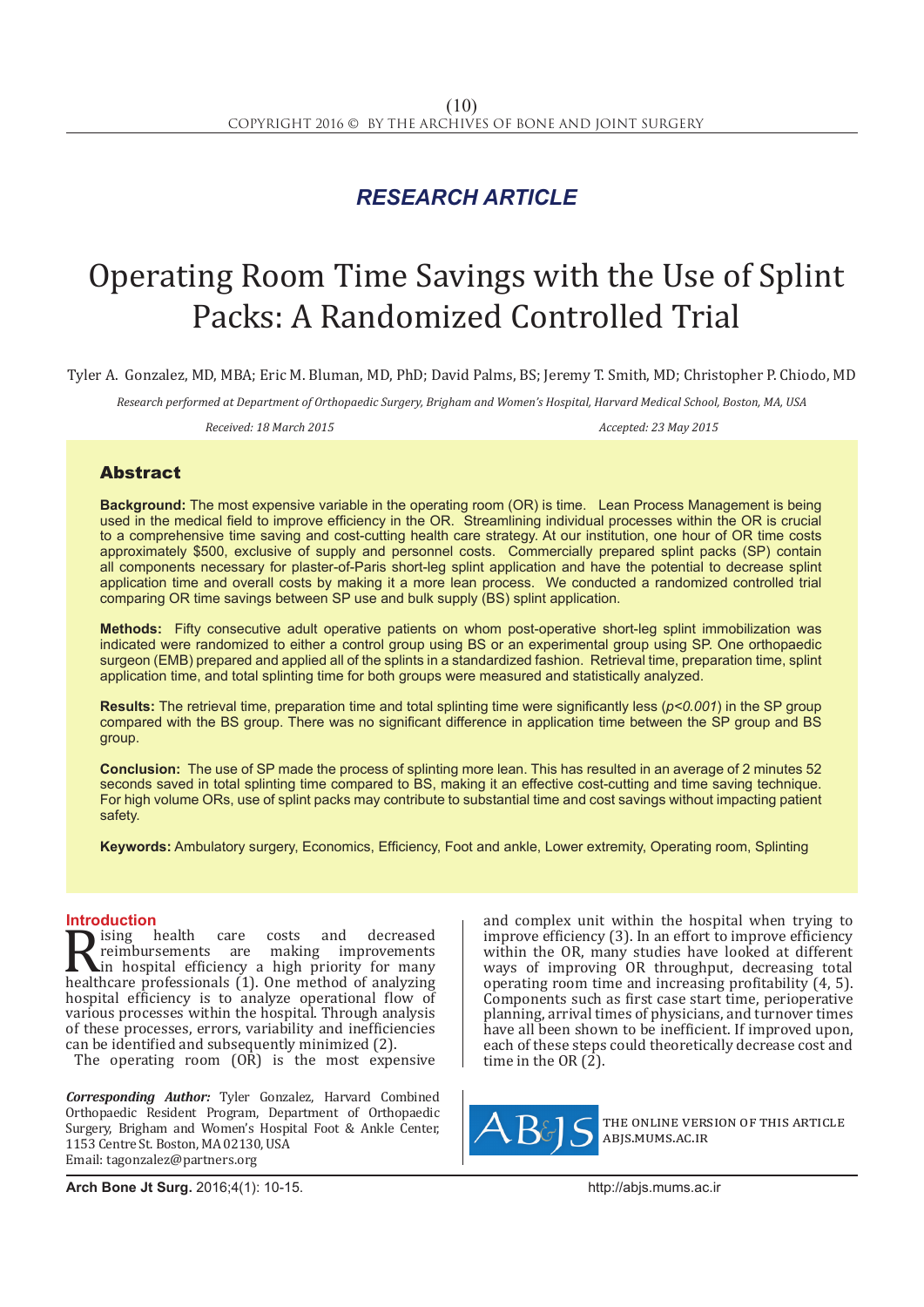

#### **Figure 1. CONSORT Diagram.**

New trends in analyzing operating room efficiency have emerged at several large academic institutions based on processes used by manufacturing companies to improve their efficiency. One of these is Lean Process Management (6). Non-lean processes are steps that waste time and provide no added benefit. Identifying these non-lean processes within the OR and making them "lean" is key to improving OR time, profitability as well as patient and staff satisfaction (3).

At our institution, one hour of OR time, exclusive of supply and personnel costs, is billed at approximately \$500/hour. In many foot and ankle procedures a splint is applied after the completion of the case. This requires OR personnel to obtain the splint materials and bring them to the OR. The surgeon then prepares the splint from bulk supplies (BS) and applies the splint to the patient.

Commercially prepared splint packs (SP) contain all components necessary for plaster-of-Paris short-leg splint application and have the potential to decrease splint application time. We conducted a randomized controlled trial comparing OR time savings between SP use and BS application. This time saved with the use of SP may be of significant financial value and offset the difference in price between the SP and BS. We hypothesize that by using splint packs in the operating room there will be no time or cost savings compared to using bulk supply splinting material.

#### **Material and methods**

This study was conducted with Institutional Review Board approval and was registered with ClinicalTrials.gov (NCT01602484). We performed a prospective randomized controlled parallel-group study that took place in the operating rooms at a single hospital in the United States.

This is the first research done on the splint pack, so there were no previous studies to use to help estimate expected results. Surgeons in the main operating room where the

studies were preformed use the splint pack as well as the standard bulk supply method to splint patients. To create an educated estimate of results, surgeons were surveyed in the OR regarding their estimated total time to splint a patient using both methods. Using these responses, it was estimated that it took ten minutes to splint a patient with the standard bulk supply method and surgeons estimate they save 30% of that time when using the splint pack. The effect size was calculated for the sample size by using expected control mean of ten minutes (600 seconds) with an estimated standard deviation of two minutes (120 seconds), and an expected test mean of seven minutes (420 seconds) with an estimated standard deviation of one minute thirty seconds (90 seconds). This calculation produced an effect size of 1.7. A stricter set of statistical standards was used to set the sample size calculation, setting alpha at <.01 and power at 0.9. This produced a sample size of approximately 15, which was then increased to the sample size of 25 patients in each study group to protect against subject dropout and increase the power of the results further.

#### *Recruiting Patients*

From November 2011 until May of 2012, 50 consecutive adult patients of the senior author's (EMB) surgical practice were enrolled. Inclusion criteria included patients who underwent operative intervention and on whom post-operative shortleg splint immobilization was indicated. Exclusion criteria included patients having medical conditions contraindicating splint application, a procedure for which short-leg splinting is not indicated, or occurrence of an unrelated medical event during splint application that disrupted continuous retrieval, preparation, or application. Patients meeting inclusion criteria and without exclusion criteria were randomized to either a control group using BS or an experimental group using SP prior to the start of the operative procedure. For randomization, simple randomization technique was used and preformed by the sealed envelope method. Each patient had a sealed envelope attached to his or her preoperative folder. Sealed envelopes contained either a splint pack or bulk supply label allowing for randomization. Prior to the start of the case the sealed envelope was handed to the primary surgeon and was opened to determine which splinting method would be preformed. Allocation was preformed based on the contents of the envelope. They were either allocated to the BS or SP group. Patients were blinded to the type of splinting method chosen. The senior surgeon was not blinded to the type of splinting method chosen as he had to determine allocation of the patients [Figure 1].

#### *Splinting Technique*

After randomization, a member of the operative team gathered splinting supplies from a plaster-cart that remained in a single location throughout the study period. The SP were manufactured and distributed by an independent company, Medline Industries Inc. None of the SP were created or altered by any member of the surgical or operating room staff. A SP contains the following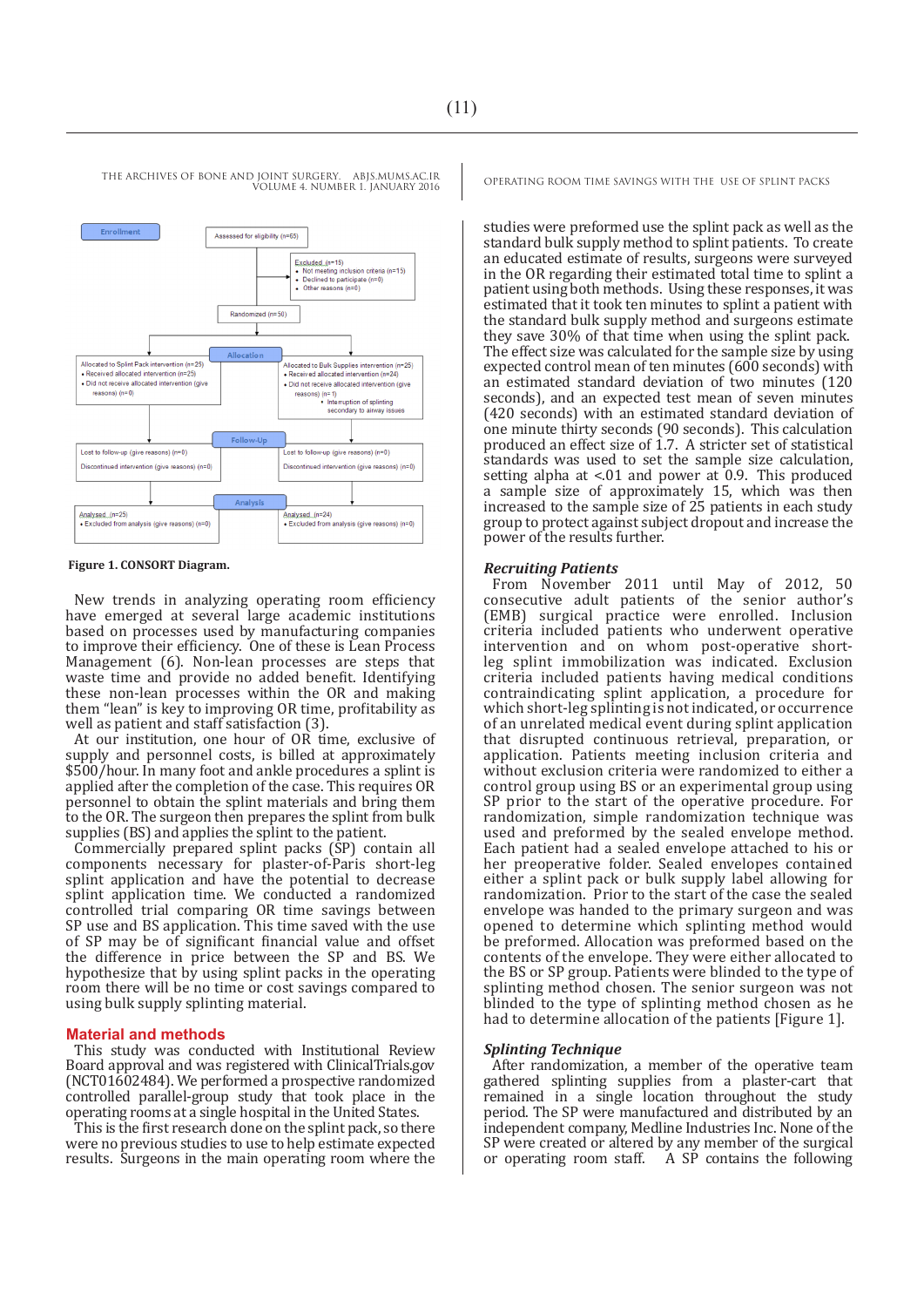

**Figure 2. Commercially prepared splint pack. (A) Splint pack as it arrives in OR. (B) Components of splint pack laid out and organized for application. PW, 10 thickness 6" x30" posterior Webril padding; PS, 10 thickness 6" x 30" posterior plaster slab; SG, 5 thickness 6" x 30" plaster side gusset; E4, 4"elastic bandage, E6, 6" elastic bandage; W4, 4" Webril roll; W6, 6" Webril roll.**

components: Three packs of 6 in. x 30 in. pre-cut plaster strips (one slab of ten thickness, two slabs of five thickness), 4 in. Webril undercast padding, two 6 in. Webril undercast padding, one 6 in. elastic bandage, and one 4 in. elastic bandage. These are prepackaged by the manufacturer and sent to us ready to use without any assembly needed [Figures 2A; 2B]. The BS splints were prepared to the same specifications using loose supplies found in the same plaster cart as the SP. For the BS splints plaster rolls were used to create plaster slabs. A laminated list was present on the plaster cart to ensure all components were collected during retrieval of BS. A single board-certified, fellowshiptrained orthopaedic surgeon prepared and applied all of the splints in a standardized fashion (7).

#### *Outcome Measurements and Statistical Analysis*

Supply retrieval time, preparation time, splint application time for both groups were measured using a stopwatch. Supply retrieval time was measured as the time it took to gather supplies and return. Preparation time was measured as the time it took to organize all splint components so that no further modification was necessary prior to application (e.g. plaster slabs at appropriate length and elastic bandages unwrapped). Application time was defined as the time from the start of undercast padding application until the completion of elastic bandage placement over the plaster. Total splinting time was calculated as the sum of these times. Plaster drying time was not measured because water temperature, room humidity and standardization of plaster hardness could not be adequately controlled for between applications.

At the conclusion of enrollment, data were analyzed and statistical differences between the control and experimental groups were determined using a twotailed Student's t-test. We used Cohen's d to calculate the effect size of the difference between the mean total splinting times of our two study populations. Cohen's d is defined as the difference between two means divided by a standard deviation for the data. According to Cohen's d values a value over 0.8 is defined as a large effect size where as one below 0.2 is a small effect size (8). The mean of the bulk supply group was 526 seconds with a standard deviation of 37 seconds. The mean of our splint pack group was 354 with a standard deviation of 34 seconds. These results produce a Cohen's d of 4.84, which is considered very large.

#### *Sources of Funding*

There were no external sources of funding for this study.

#### **Results**

During a six-month period from November 2011 to May 2012, 65 surgeries were performed at the study center. Of these, 15 were excluded from enrollment in the study. Reasons for exclusion were as follows: four required frequent wound checks, four underwent hip surgery, four underwent below-knee amputation, two underwent knee surgery and one patient did not require immobilization. Fifty patients met inclusion criteria, 29 females and 21 males. Twenty-five patients were randomized to each group. The SP group consisted of ten males and 15 females (mean age 58.2) and the BS group consisted of 11 males and 14 females (mean age 55.6)[Table 1]. No patient deviated from their original randomized group assignment. Data from one patient in the BS group was excluded from analysis because of an interruption of splint application secondary to airway issues. All patient demographic data and surgical procedures for both the SP and BS group are provided in [Table 1].

Statistical analysis revealed normal distribution of our data . Each of the three measured phases of splinting retrieval, preparation and application - was analyzed as well as total time required for splinting. There was a significant difference in mean retrieval time between the SP group  $(33s\pm11s, 95\% \text{ CI } 29-37 \text{ s})$  and BS group (68 s±19s, 95% CI 61-76 sec). The mean preparation time also showed a significant difference between the SP group (1 min. 26 s±16s, 95% CI 1 min 20 s - 1 min 32 s) and  $\overline{BS}$  group (3 min. 29 s±27s, 95% CI 3 min 18 s - 3 min 40 s). There was no significant difference in mean application time between the SP group (3 min. 55 s±21s,  $95\%$  CI 3 min 47 s - 4 min 4 s) and  $\overline{BS}$  group (4 min. 9

THE ARCHIVES OF BONE AND JOINT SURGERY. ABJS.MUMS.AC.IR OPERATING ROOM TIME SAVINGS WITH THE USE OF SPLINT PACKS

VOLUME 4. NUMBER 1. JANUARY 2016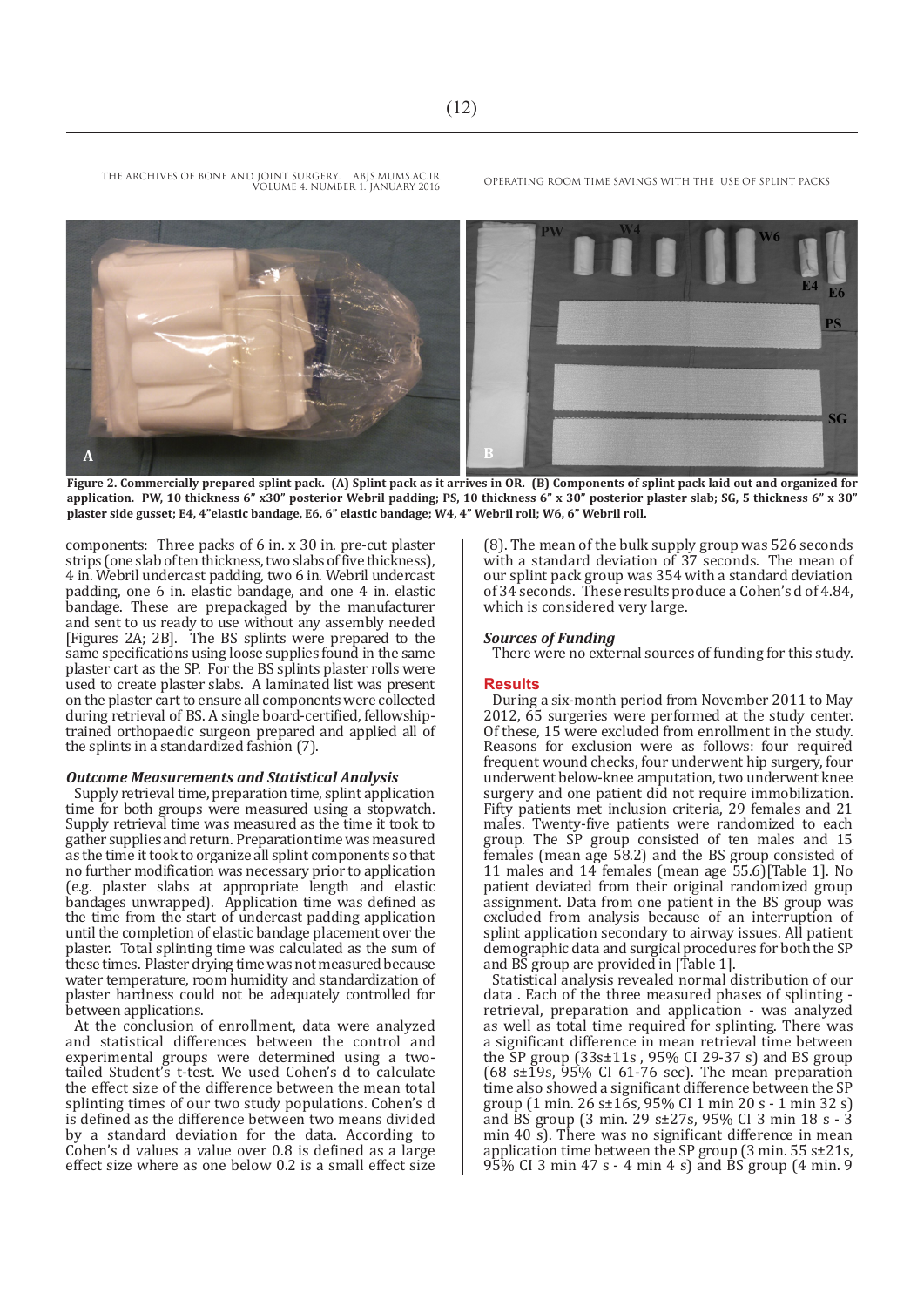s±21s, 95% CI 3 min 47 s - 4 min 4 s) and BS group (4 min. 9 s±29s, 95% CI 3 min 58 s - 4 min 21 s) [Figure 3]. No complications or adverse outcomes occurred in either group due to splint application.

For total time of the splinting process there was a significant difference in mean total time between the SP group (5 min. 54 s±34s, 95 % CI 5 min 41 s - 6 min 8

| Table 1. Demographic data for SP and BS groups |                                                                      |                |
|------------------------------------------------|----------------------------------------------------------------------|----------------|
| SP Group Data                                  |                                                                      |                |
| Gender                                         | Male                                                                 | 10             |
|                                                | Female                                                               | 15             |
| Age                                            | Mean                                                                 | 58.2           |
| Type of surgery<br>preformed                   | 1. Ankle arthroscopy with microfrac-<br>ture of talar dome           | 1              |
|                                                | 2. Chronic achilles tendon repair with<br>FHL transfer               | 1              |
|                                                | 3. Tibial seasmoid resection                                         | 1              |
|                                                | 4. Medializing calcaneal                                             | 3              |
|                                                | osteotomy+FDL to PT transfer+<br>strayer procedure                   |                |
|                                                | 5. Strayer procedure                                                 | 1              |
|                                                | 6. Ankle fracture ORIF                                               | 4              |
|                                                | 7. Calcaneus fracture ORIF                                           | 3              |
|                                                | 8. Tibiotalar arthrodesis                                            | $\mathbf{1}$   |
|                                                | 9. Cheilectomy                                                       | $\mathbf{1}$   |
|                                                | 10. Lateral ligament reconstruction                                  | $\overline{2}$ |
|                                                | 11. Wound I&D                                                        | 1              |
|                                                | 12. Talonavicular fusion + subtalar<br>fusion                        | 1              |
|                                                | 13. Toe amputations                                                  | 2              |
|                                                | 14. Talar fracture ORIF                                              | 1              |
|                                                | 15. Hammer toe correction                                            | 1              |
|                                                | 16. Acute achilles tendon repair                                     | 1              |
| <b>BS Group Data</b>                           |                                                                      |                |
| Gender                                         | Male                                                                 | 11             |
|                                                | Female                                                               | 14             |
| Age                                            | Mean                                                                 | 55.6           |
|                                                | 1. Medializing calcaneal<br>osteotomy+FDL to PT transfer+<br>strayer | 1              |

2. Ankle fracture ORIF 3. Calcaneus fracture ORIF 4. Lateral ligament reconstruction

6. Talonavicular fusion + subtalar

12. Resection of Morton's Neuroma 13. Removal of deep hardware about

7. Acute achilles tendon repair 8. Total ankle arthroplasty 9. Tibiotalar + subtalar arthrodesis

5. Wound I&D

10. Subtalar fusion 11. 1st MTP fusion

fusion

the tibia

Type of surgery performed

Retrieva 68 Splin<br>Pack Preparation **200 Bulk**<br>Supply **Application** 249  $\mathbf{c}$ 50 100 150 200 250 300 Time (s)

**Figure 3. Graph showing the time, in seconds, taken to complete components of short leg splinting. Asterisk indicates a statistically significant difference between times for splint pack and bulk supply (***P***<0.001).**

s±29s, 95% CI 3 min 58 s - 4 min 21 s) [Figure 3]. No complications or adverse outcomes occurred in either group due to splint application.

For total time of the splinting process there was a significant difference in mean total time between the SP group (5 min. 54 s±34s, 95 % CI 5 min 41 s - 6 min 8 s) and the BS group (8 min. 46 s±37s, 95% CI 8 min 32 s - 9 min 1 s) [Figure 4].

The effect size (calculated by using Cohen's d test) for total splinting time was 4.64. This correlates to a very large effect size. On average 2 minutes and 52 seconds or 23 dollars and 89 cents were saved per case when using SP compared to BS.

#### **Discussion**

In the past, health care efficiency has been studied by analysis of operational flow through different units of the hospital (i.e. emergency room, OR, outpatient clinics, etc.) in a linear fashion. When looking at improving OR efficiency, researchers have primarily focused on turnover time, operating room design and block time utilization (9, 10). Over the last decade, a new way of analyzing OR efficiency has emerged. Many researchers are now using analyses common in manufacturing industries to improve efficiency in the OR such as Lean Process Management, Six Sigma and parallel process systems (6,11,12).



**Figure 4. Graph showing the time, in seconds, for total splinting process. Asterisk indicates a statistically significant difference between times for splint pack and bulk supply (***P***<0.001).**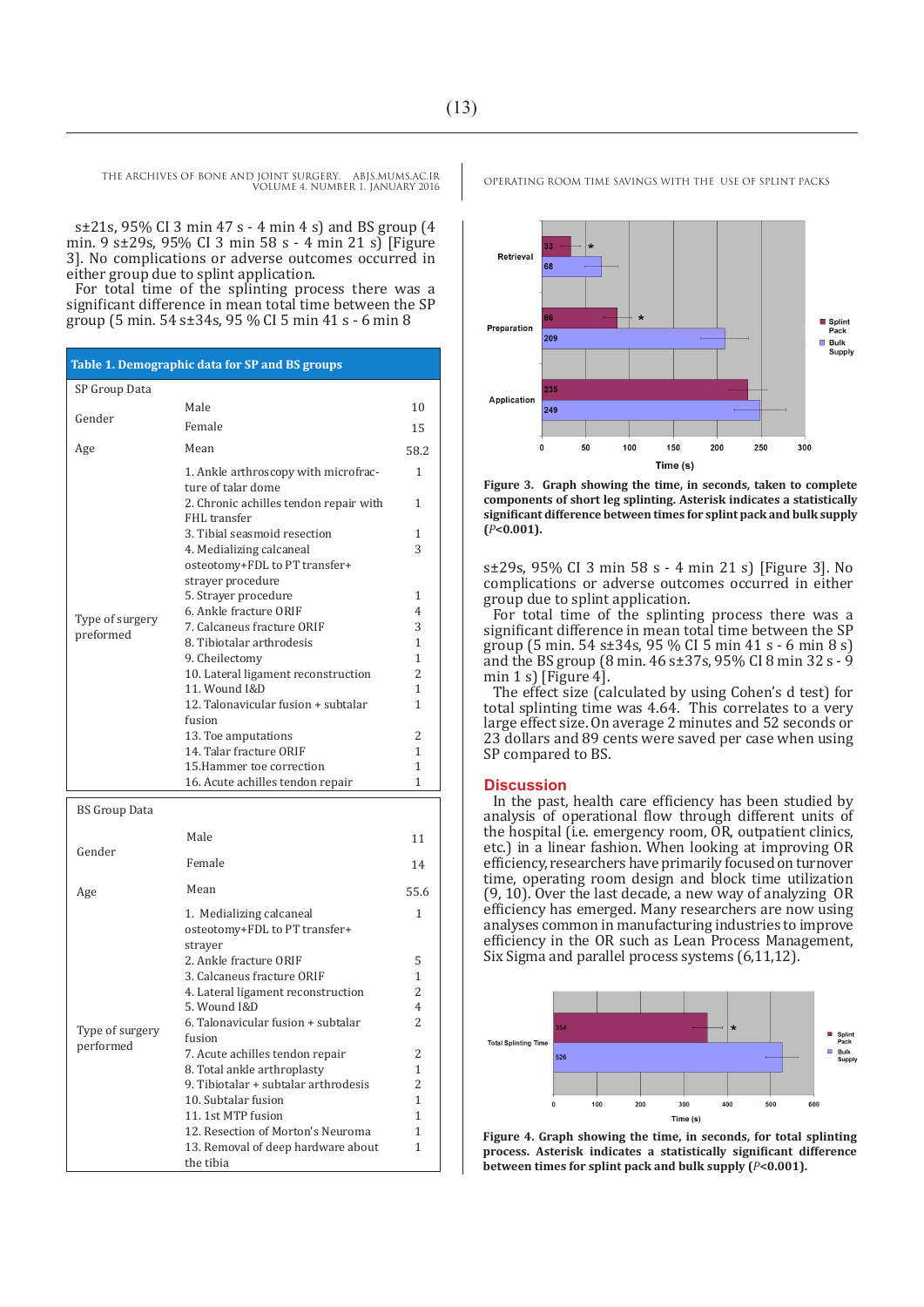Lean manufacturing management is a concept that arose in the 1990's for Toyota Production System (TPS). In part, through the use of lean processes to improve their efficiency, Toyota grew from a small company to the largest automaker in the world (13,14).

The philosophy of lean management is to preserve value while doing less work. Resources and time are carefully allocated to add value to the overall processes (9,15). Six Sigma originated from manufacturing companies and now this is a methodology used by many businesses to improve the quality of their process outputs. This is accomplished by identifying and removing the causes of defects (errors) and minimizing variability (16).

A recent study done at the Mayo Clinic using Lean Process Management and Six Sigma methodology looked at the process flow of the entire operative process from decision for surgery to discharge. The authors focused on minimizing volume variation, streamlining the preoperative process, reducing nonoperative time, eliminating redundant information and promoting employee engagement. They found that process redesign resulted in substantial improvements in on-time starts, reduction in number of cases that continued past 5pm and substantial increases in margins per OR per day (6). Collar et al. showed that by improving non-operative processes such as turn over time, through Lean Process Management, the annual opportunity revenue for the involved operating room was \$330,000 (17).

Parallel process systems is another method by which efficiency can be improved and is now utilized by many surgical groups and hospital systems. Parallel processes refer to a group of tasks that are being accomplished at the same time in order to accomplish the same goal. For example, in a study by Smith et al. parallel process were investigated in an attempt to change throughput in their ORs. Their goal was to increase throughput of a single OR( preforming total knee arthroplasty) by using an induction room for administration of regional anesthesia, while the main OR was being prepared for the surgical procedure. Their results showed that a parallel processing system applied to appropriate operative cases resulted in approximately 50% reduction in nonoperative time, a concomitant 12% reduction in operative time and this was all possible without extensive physical space redesign or capital investment (18). Another study by Friedman et al. showed that parallel processes can dramatically decrease induction time and turnover time, resulting in the potential for more surgical cases and increased revenue per OR per day (1).

Our study focused on a specific process, application of a postoperative short-leg splint in the OR. In many operating rooms, the process of applying a splint occurs in three phases: retrieval, preparation and application. Retrieval is when a member of the operative team gathers the materials needed to prepare the splint and brings them to the OR for the surgeon to use. Preparation phase occurs when the materials are organized into usable components. The final step is custom assembly of these components on the patient's lower extremity resulting in stable immobilization of their foot, ankle and leg.

Due to the variability of this process, the senior author

decided to use commercially-prepared splint packs (SP) containing all components necessary for plaster-of-Paris short-leg splint application. Our goal was to decrease overall splinting time.

Looking at retrieval time our study showed that on average it took 35 seconds longer to gather the materials in the BS group compared to the SP group. The preparation time was over two minutes longer in the BS group, again providing a potential opportunity for time saving. When looking at all three processes, the total time saved in the SP group compared to the BS group was nearly three minutes per case. Splinting using bulk supplies wastes time without adding patient value.

At \$500 per hour of OR time, three minutes of saved time amounts to \$25 saved. The cost of the SP is  $\sim$ \$20 more than bulk supplies, so its use saves money on a per case basis. Use of SP is even more cost-effective if we consider the opportunity cost of the lost time per case. In high throughput orthopaedic surgery centers, a single foot and ankle surgeon may perform ten to 14 cases/day; the majority of which require splints. Our data show that one surgeon can save nearly three minutes per case by using SP. Over the course of a day in which ten surgeries are performed, as much as 30 minutes per day could be saved just by changing this one process. With this recouped time, surgeons could perform additional cases, advance their research, do administrative work, teach or take it for personal use.

We hope this study will encourage more surgeons to examine their OR practices and improve non-lean processes. Making large changes to improve efficiency has worked to some degree but problems with OR inefficiencies clearly still exist. By using lean process management and redesigning how OR processes are done, we can save time on simple processes that occur during almost every case.

Despite the prospective nature of this study there were obvious limitations. We realize that not all surgical specialties will use splinting during their procedure however the process of lean management will work in many surgical environments. For our study we focused on splint application in orthopaedic foot and ankle surgery. Other subspecialties using high throughput surgery centers, may realize comparable time savings if a high proportion of cases include splint application. We also realize that in lower throughput ORs saving minutes per case may not result in substantial time saved per day. However, using lean process management as a technique to improve efficiency should still be utilized by all ORs to identify processes, which they can improve.

We realize that circulating nurses multitask in the OR and in some cases can perform multiple tasks simultaneously (parallel processing). In low volume centers, circulating staff that are not heavily utilized may have the time to retrieve bulk materials for splinting. However the surgeon would still have to prepare the splints themselves which wastes valuable time. The highest value of the splint packs would be in high throughput ORs where utilization of OR staff is very high and staff members don't have time to retrieve the materials.

Despite the fact that the senior surgeon was not blinded